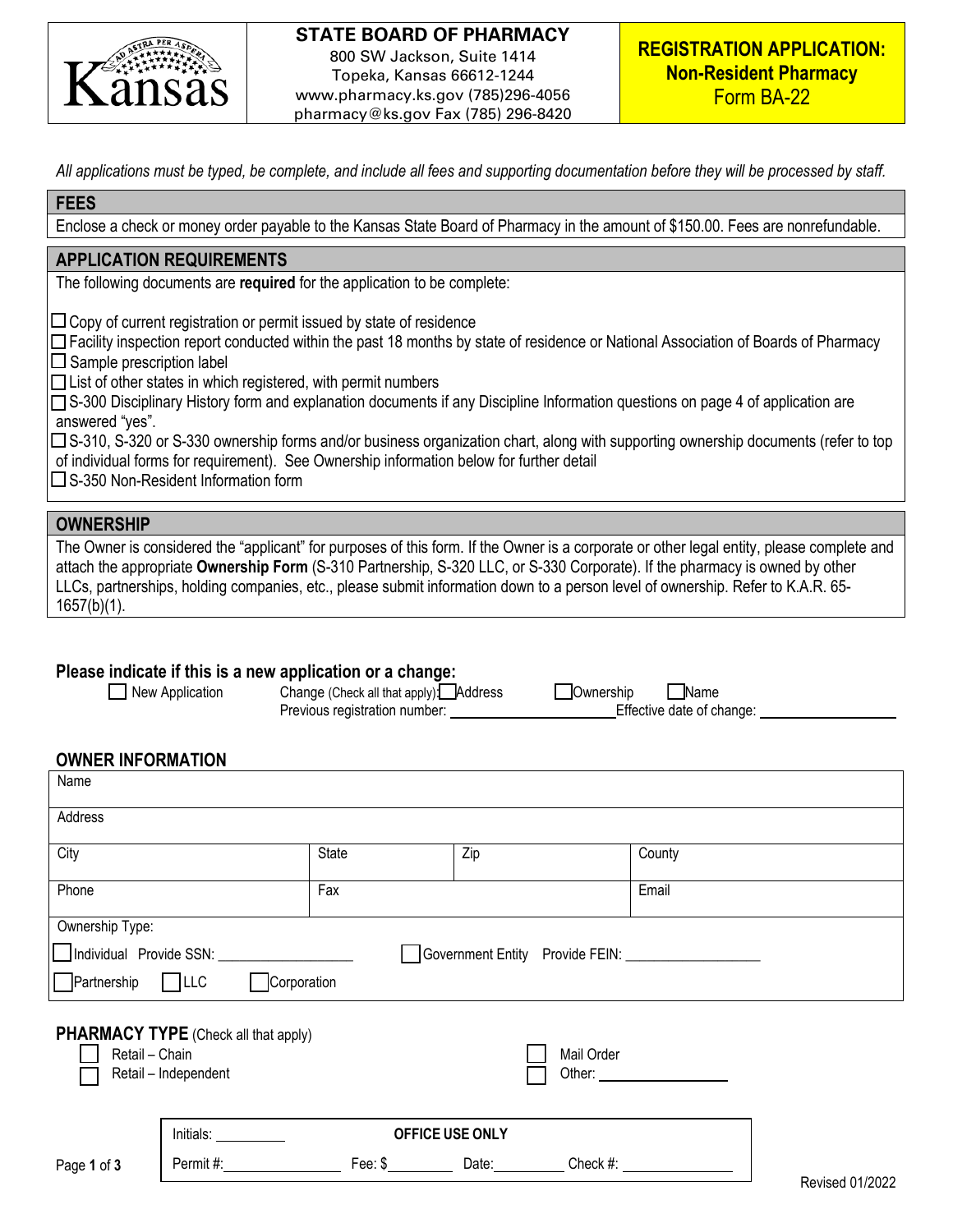

### **STATE BOARD OF PHARMACY** 800 SW Jackson, Suite 1414 Topeka, Kansas 66612-1244

www.pharmacy.ks.gov (785)296-4056

# **PHARMACY INFORMATION**

| Name                                                                                                                                                                                                                                                                                                                                                                                                                                                                 |                                                          |                      |                                                                                                                                |  |  |
|----------------------------------------------------------------------------------------------------------------------------------------------------------------------------------------------------------------------------------------------------------------------------------------------------------------------------------------------------------------------------------------------------------------------------------------------------------------------|----------------------------------------------------------|----------------------|--------------------------------------------------------------------------------------------------------------------------------|--|--|
| Physical Address (non-residential, no PO Box)                                                                                                                                                                                                                                                                                                                                                                                                                        |                                                          |                      |                                                                                                                                |  |  |
| City                                                                                                                                                                                                                                                                                                                                                                                                                                                                 | State                                                    | Zip                  | County                                                                                                                         |  |  |
| Phone                                                                                                                                                                                                                                                                                                                                                                                                                                                                | Fax                                                      |                      | Email                                                                                                                          |  |  |
| <b>Resident State</b>                                                                                                                                                                                                                                                                                                                                                                                                                                                | <b>Registration Number</b>                               | Original Issue Date  | <b>Expiration Date</b>                                                                                                         |  |  |
| Website                                                                                                                                                                                                                                                                                                                                                                                                                                                              | Can patients purchase prescriptions online?<br>Yes<br>No |                      | NABP e-Profile ID                                                                                                              |  |  |
| Toll Free Phone Number (required)                                                                                                                                                                                                                                                                                                                                                                                                                                    |                                                          | Store/Facility Hours |                                                                                                                                |  |  |
| Pharmacy Hours of Operation                                                                                                                                                                                                                                                                                                                                                                                                                                          |                                                          |                      | Hours/Week Pharmacist on Duty                                                                                                  |  |  |
| Designate where all formal correspondence, notices, and renewals should be sent:<br>Physical Location<br>Authorized Agent<br>Owner                                                                                                                                                                                                                                                                                                                                   |                                                          |                      |                                                                                                                                |  |  |
| Name                                                                                                                                                                                                                                                                                                                                                                                                                                                                 |                                                          | Title                | AUTHORIZED RESIDENT AGENT INFORMATION (Kansas licensing service company filed with Kansas Secretary of State-K.A.R. 68-7-12a)) |  |  |
| Address                                                                                                                                                                                                                                                                                                                                                                                                                                                              |                                                          |                      |                                                                                                                                |  |  |
|                                                                                                                                                                                                                                                                                                                                                                                                                                                                      |                                                          |                      |                                                                                                                                |  |  |
| City                                                                                                                                                                                                                                                                                                                                                                                                                                                                 | <b>State</b>                                             | Zip                  | County                                                                                                                         |  |  |
| Phone                                                                                                                                                                                                                                                                                                                                                                                                                                                                | Fax                                                      |                      | Email                                                                                                                          |  |  |
| PHARMACIST-IN-CHARGE (All non-resident pharmacies must have a Kansas-licensed pharmacist in charge-K.A.R.68-7-12a)                                                                                                                                                                                                                                                                                                                                                   |                                                          |                      |                                                                                                                                |  |  |
| Name                                                                                                                                                                                                                                                                                                                                                                                                                                                                 | Kansas License Number                                    |                      | Phone                                                                                                                          |  |  |
| Fax                                                                                                                                                                                                                                                                                                                                                                                                                                                                  | Email                                                    |                      |                                                                                                                                |  |  |
| □ Yes □ No Has the PIC ever been PIC at a facility currently or previously registered in Kansas?<br>If yes, Pharmacy Name: 1990 Mame: 2008 Municipal Discover 2012 May 2013 License Number: 2008 Municipal Discover<br><b>DRUG SCHEDULES</b><br>If the facility holds a DEA registration, please select Drug Schedules below.<br>Schedule IV<br>Schedule II narcotic<br>Schedule V<br>Schedule II non-narcotic<br>Schedule III narcotic<br>Schedule III non-narcotic |                                                          |                      |                                                                                                                                |  |  |
| If you selected any Drug Schedules on previous page, please provide a copy of the current DEA Registration.                                                                                                                                                                                                                                                                                                                                                          |                                                          |                      |                                                                                                                                |  |  |
|                                                                                                                                                                                                                                                                                                                                                                                                                                                                      |                                                          |                      |                                                                                                                                |  |  |

If you do not plan to send controlled substances into Kansas, you may be eligible for an exemption from reporting from K-TRACS. Please submit a completed K-10 K-TRACS Notice of Exemption from Reporting Form.